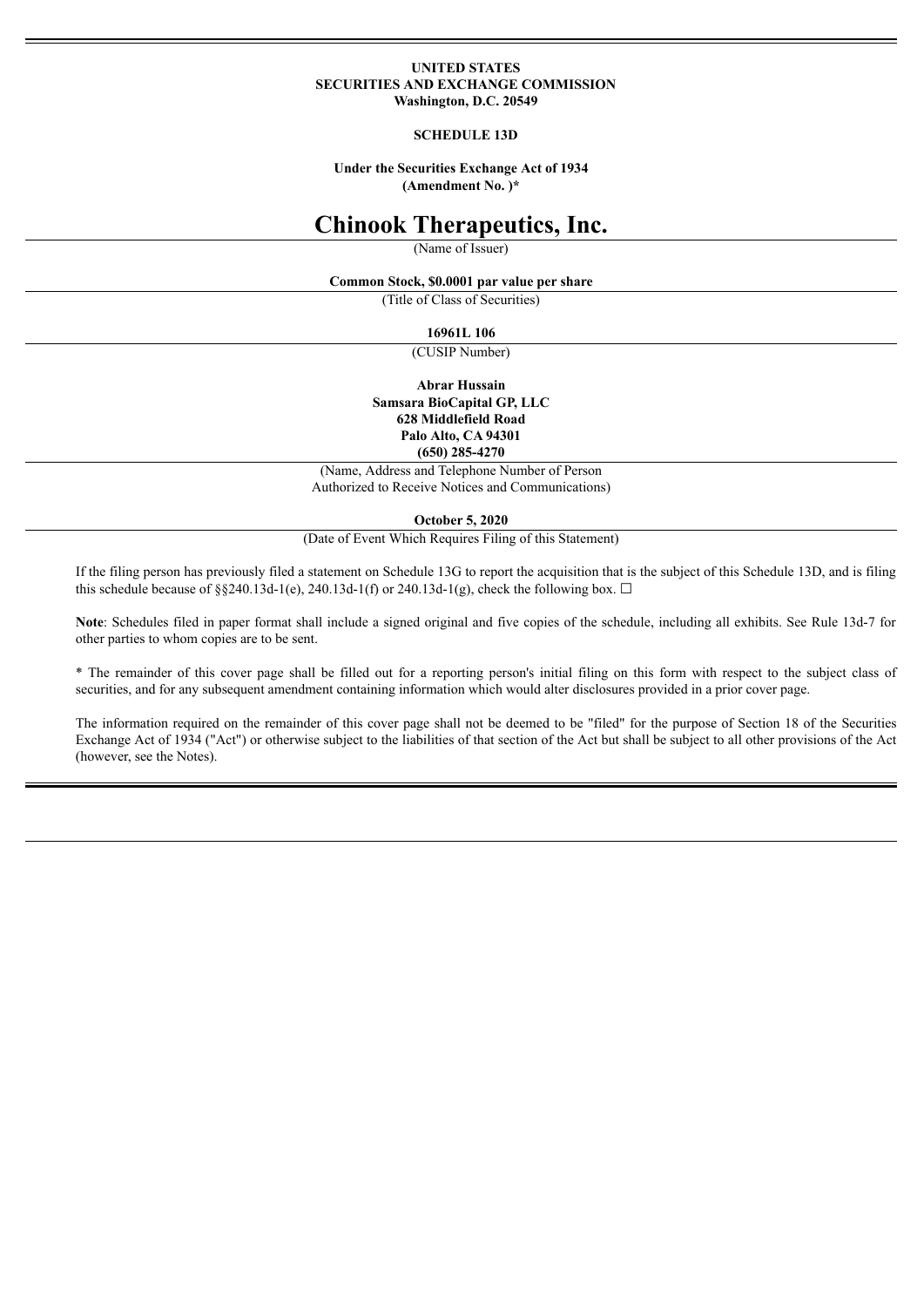|                                                                                            | CUSIP No. 16961L 106                                                                           |     |                                                  |  |  |  |  |  |  |  |
|--------------------------------------------------------------------------------------------|------------------------------------------------------------------------------------------------|-----|--------------------------------------------------|--|--|--|--|--|--|--|
| 1.                                                                                         | Names of Reporting Persons<br>Samsara BioCapital, L.P.                                         |     |                                                  |  |  |  |  |  |  |  |
| 2.                                                                                         | Check the Appropriate Box if a Member of a Group (See Instructions)                            |     |                                                  |  |  |  |  |  |  |  |
|                                                                                            | (a)<br>(b)                                                                                     |     | □<br>$\boxtimes$ (1)                             |  |  |  |  |  |  |  |
| 3.                                                                                         | SEC Use Only                                                                                   |     |                                                  |  |  |  |  |  |  |  |
| 4.                                                                                         | Source of Funds (See Instructions)<br><b>WC</b>                                                |     |                                                  |  |  |  |  |  |  |  |
| 5.                                                                                         | Check if Disclosure of Legal Proceedings Is Required Pursuant to Items 2(d) or 2(e) $\Box$     |     |                                                  |  |  |  |  |  |  |  |
| 6.                                                                                         | Citizenship or Place of Organization<br>Delaware                                               |     |                                                  |  |  |  |  |  |  |  |
| Number of<br><b>Shares</b><br>Beneficially<br>Owned by<br>Each<br>Reporting<br>Person With |                                                                                                | 7.  | Sole Voting Power<br>$\Omega$                    |  |  |  |  |  |  |  |
|                                                                                            |                                                                                                | 8.  | Shared Voting Power<br>5,161,888 shares (2)      |  |  |  |  |  |  |  |
|                                                                                            |                                                                                                | 9.  | Sole Dispositive Power<br>$\boldsymbol{0}$       |  |  |  |  |  |  |  |
|                                                                                            |                                                                                                | 10. | Shared Dispositive Power<br>5,161,888 shares (2) |  |  |  |  |  |  |  |
| 11.                                                                                        | Aggregate Amount Beneficially Owned by Each Reporting Person<br>5,161,888 shares (2)           |     |                                                  |  |  |  |  |  |  |  |
| 12.                                                                                        | Check if the Aggregate Amount in Row (11) Excludes Certain Shares (See Instructions) $\square$ |     |                                                  |  |  |  |  |  |  |  |
| 13.                                                                                        | Percent of Class Represented by Amount in Row (11)<br>$8.4\%$ (3)                              |     |                                                  |  |  |  |  |  |  |  |
| 14.                                                                                        | Type of Reporting Person (See Instructions)<br>PN                                              |     |                                                  |  |  |  |  |  |  |  |

(1) This Schedule 13D is filed by Samsara BioCapital, L.P. ("Samsara LP"), Samsara BioCapital GP, LLC ("Samsara GP"), and Dr. Srinivas Akkaraju ("Akkaraju" and, with Samsara LP and Samsara GP, collectively, the "Reporting Persons"). The Reporting Persons expressly disclaim status as a "group" for purposes of this Schedule 13D.

(2) These shares are held by Samsara LP. Akkaraju, as a Managing Member of Samsara GP, shares voting and investment authority over the shares held by Samsara LP.

(3) This calculation is based on 61,545,185 shares of Common Stock outstanding as of May 27, 2022, as reported in the Issuer's final prospectus supplement dated May 24, 2022, filed on May 25, 2022 with the Securities and Exchange Commission (the "SEC").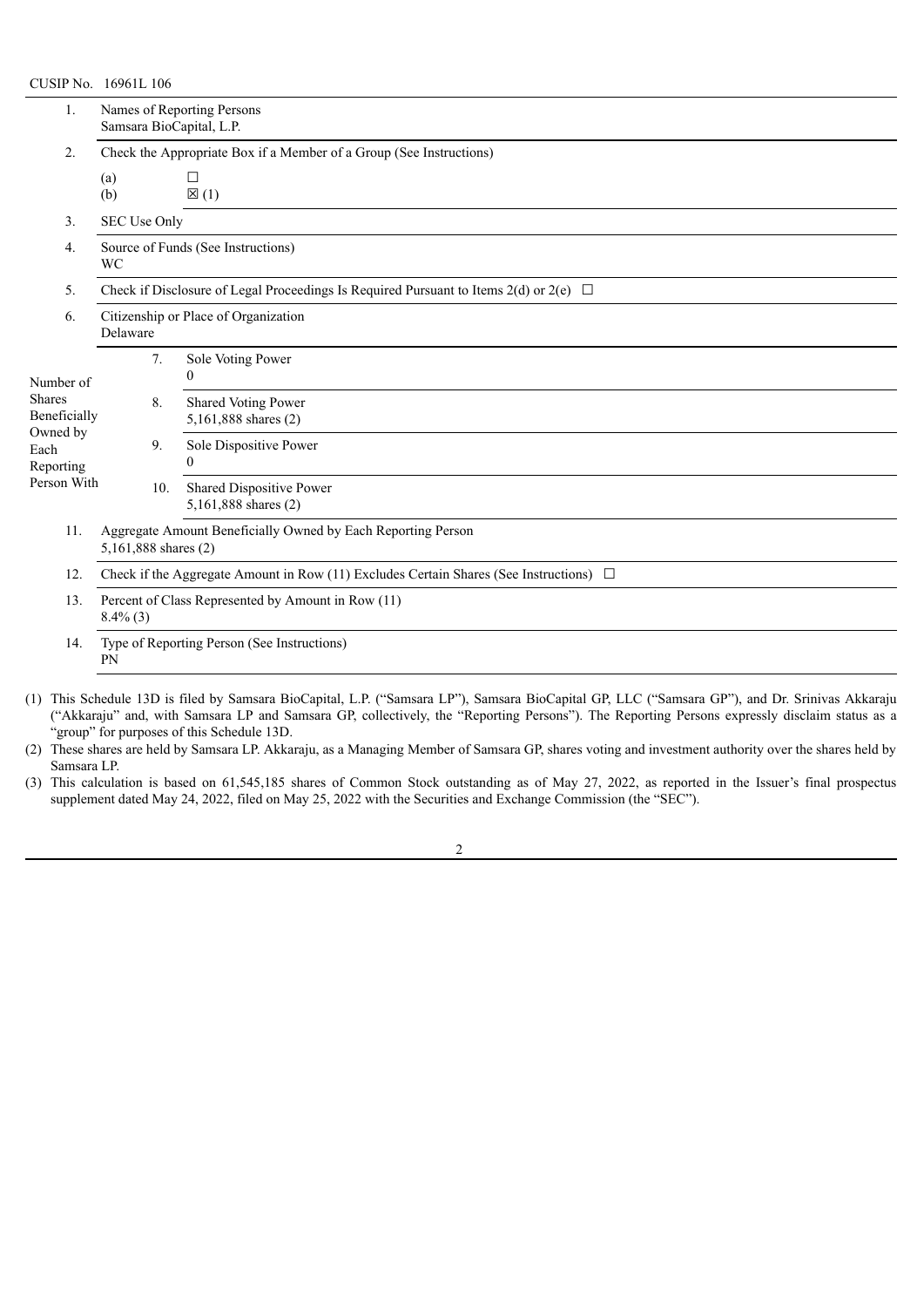| CUSIP No. 16961L 106                                                   |                                                                                             |     |                                                  |  |  |  |  |  |  |  |
|------------------------------------------------------------------------|---------------------------------------------------------------------------------------------|-----|--------------------------------------------------|--|--|--|--|--|--|--|
| 1.                                                                     | Names of Reporting Persons<br>Samsara BioCapital GP, LLC                                    |     |                                                  |  |  |  |  |  |  |  |
| 2.                                                                     | Check the Appropriate Box if a Member of a Group (See Instructions)                         |     |                                                  |  |  |  |  |  |  |  |
|                                                                        | (a)<br>(b)                                                                                  |     | □<br>$\boxtimes$ (1)                             |  |  |  |  |  |  |  |
| 3.                                                                     | SEC Use Only                                                                                |     |                                                  |  |  |  |  |  |  |  |
| 4.                                                                     | Source of Funds (See Instructions)<br>WC                                                    |     |                                                  |  |  |  |  |  |  |  |
| 5.                                                                     | Check if Disclosure of Legal Proceedings Is Required Pursuant to Items 2(d) or 2(e) $\Box$  |     |                                                  |  |  |  |  |  |  |  |
| 6.                                                                     | Citizenship or Place of Organization<br>Delaware                                            |     |                                                  |  |  |  |  |  |  |  |
| Number of                                                              |                                                                                             | 7.  | Sole Voting Power<br>$\boldsymbol{0}$            |  |  |  |  |  |  |  |
| Shares<br>Beneficially<br>Owned by<br>Each<br>Reporting<br>Person With |                                                                                             | 8.  | Shared Voting Power<br>5,161,888 shares (2)      |  |  |  |  |  |  |  |
|                                                                        |                                                                                             | 9.  | Sole Dispositive Power<br>$\theta$               |  |  |  |  |  |  |  |
|                                                                        |                                                                                             | 10. | Shared Dispositive Power<br>5,161,888 shares (2) |  |  |  |  |  |  |  |
| 11.                                                                    | Aggregate Amount Beneficially Owned by Each Reporting Person<br>5,161,888 shares (2)        |     |                                                  |  |  |  |  |  |  |  |
| 12.                                                                    | Check if the Aggregate Amount in Row (11) Excludes Certain Shares (See Instructions) $\Box$ |     |                                                  |  |  |  |  |  |  |  |
| 13.                                                                    | Percent of Class Represented by Amount in Row (11)<br>$8.4\%$ (3)                           |     |                                                  |  |  |  |  |  |  |  |
| 14.                                                                    | Type of Reporting Person (See Instructions)<br>$00\,$                                       |     |                                                  |  |  |  |  |  |  |  |

- (1) This Schedule 13D is filed by the Reporting Persons. The Reporting Persons expressly disclaim status as a "group" for purposes of this Schedule 13D.
- (2) These shares are held by Samsara LP. Akkaraju, as a Managing Member of Samsara GP, shares voting and investment authority over the shares held by Samsara LP.
- (3) This calculation is based on 61,545,185 shares of Common Stock outstanding as of May 27, 2022, as reported in the Issuer's final prospectus supplement dated May 24, 2022, filed on May 25, 2022 with the SEC.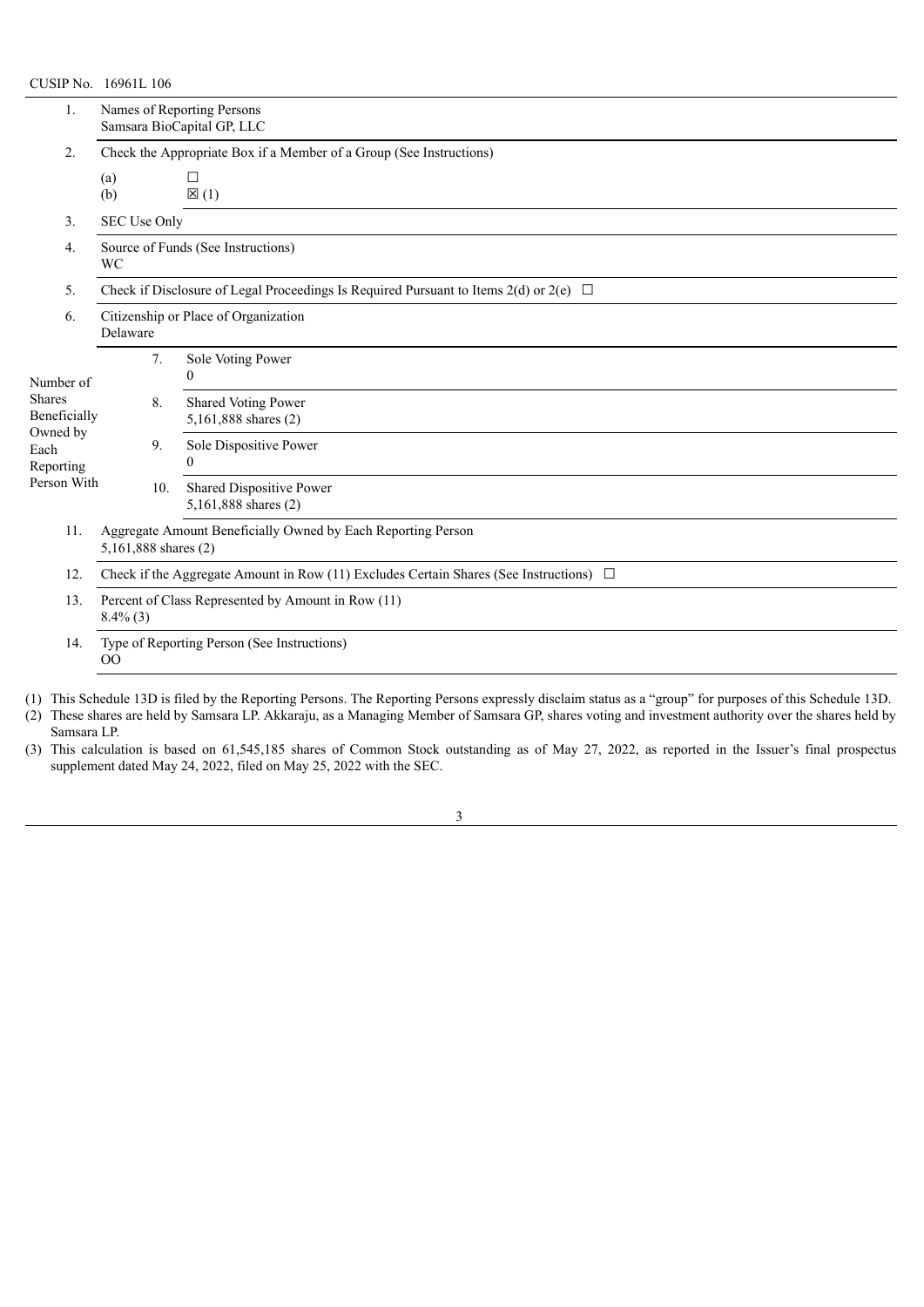## CUSIP No. 16961L 106

| 1.                            | Names of Reporting Persons<br>Srinivas Akkaraju                                             |                                                    |  |  |  |  |  |  |  |  |
|-------------------------------|---------------------------------------------------------------------------------------------|----------------------------------------------------|--|--|--|--|--|--|--|--|
| 2.                            | Check the Appropriate Box if a Member of a Group (See Instructions)                         |                                                    |  |  |  |  |  |  |  |  |
|                               | (a)<br>(b)                                                                                  | П<br>$\boxtimes$ (1)                               |  |  |  |  |  |  |  |  |
| 3.                            | SEC Use Only                                                                                |                                                    |  |  |  |  |  |  |  |  |
| 4.                            | Source of Funds (See Instructions)<br>WC                                                    |                                                    |  |  |  |  |  |  |  |  |
| 5.                            | Check if Disclosure of Legal Proceedings Is Required Pursuant to Items 2(d) or 2(e) $\Box$  |                                                    |  |  |  |  |  |  |  |  |
| 6.                            | Citizenship or Place of Organization<br>United States of America                            |                                                    |  |  |  |  |  |  |  |  |
| Number of                     | 7.                                                                                          | Sole Voting Power<br>19,669(2)                     |  |  |  |  |  |  |  |  |
| <b>Shares</b><br>Beneficially | 8.                                                                                          | <b>Shared Voting Power</b><br>5,161,888 shares (3) |  |  |  |  |  |  |  |  |
| Owned by<br>Each<br>Reporting | 9.                                                                                          | Sole Dispositive Power<br>19,669(2)                |  |  |  |  |  |  |  |  |
| Person With                   | 10.                                                                                         | Shared Dispositive Power<br>5,161,888 shares (3)   |  |  |  |  |  |  |  |  |
| 11.                           | Aggregate Amount Beneficially Owned by Each Reporting Person<br>5,181,557 shares (3)        |                                                    |  |  |  |  |  |  |  |  |
| 12.                           | Check if the Aggregate Amount in Row (11) Excludes Certain Shares (See Instructions) $\Box$ |                                                    |  |  |  |  |  |  |  |  |
| 13.                           | Percent of Class Represented by Amount in Row (11)<br>$8.4\%$ (4)                           |                                                    |  |  |  |  |  |  |  |  |
| 14.                           | Type of Reporting Person (See Instructions)<br>IN                                           |                                                    |  |  |  |  |  |  |  |  |

(1) This Schedule 13D is filed by the Reporting Persons. The Reporting Persons expressly disclaim status as a "group" for purposes of this Schedule 13D.

(2) Includes 19,669 shares issuable within 60 days of the date of the filing of this Schedule 13D upon exercise of stock options held by Akkaraju.

(3) These shares are held by Samsara LP. Akkaraju, as a Managing Member of Samsara GP, shares voting and investment authority over the shares held by Samsara LP.

(4) This calculation is based on 61,545,185 shares of Common Stock outstanding as of May 27, 2022, as reported in the Issuer's final prospectus supplement dated May 24, 2022, filed on May 25, 2022 with the SEC.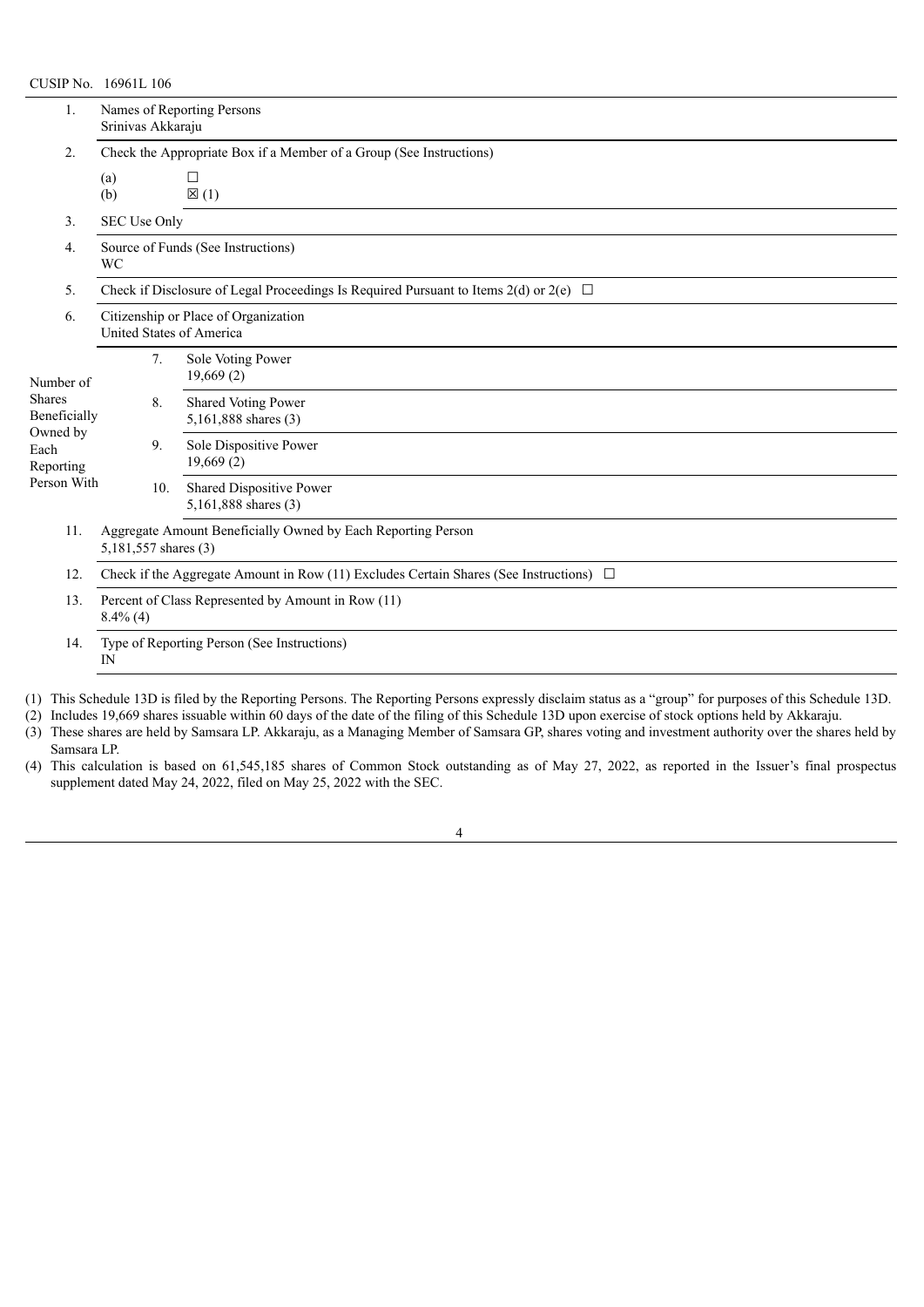## **Item 1. Security and Issuer**

The class of equity security to which this statement on Schedule 13D relates is the Common Stock, \$0.0001 par value ("Common Stock") of Chinook Therapeutics, Inc., a Delaware corporation (the "Issuer"). The address of the principal executive offices of the Issuer is 400 Fairview Avenue North, Suite 900, Seattle, WA 98109. Information given in response to each item shall be deemed incorporated by reference in all other items, as applicable.

#### **Item 2. Identity and Background**

- (a) This Schedule 13D is filed by Samsara BioCapital, L.P. ("Samsara LP"), Samsara BioCapital GP, LLC ("Samsara GP"), and Dr. Srinivas Akkaraju ("Akkaraju" and, with Samsara LP and Samsara GP, collectively, the "Reporting Persons"). The Reporting Persons expressly disclaim status as a "group" for purposes of this Schedule 13D.
- (b) The principal business office of the Reporting Persons is 628 Middlefield Road, Palo Alto, CA 94301.
- (c) The principal business of the Reporting Persons is venture capital investments. Akkaraju serves as a Managing Member of Samsara GP, which is the general partner of Samsara LP.
- (d) During the last five years, none of the Reporting Persons has been convicted in a criminal proceeding (excluding traffic violations or similar misdemeanors).
- (e) During the last five years, none of the Reporting Persons was a party to a civil proceeding of a judicial of administrative body of competent jurisdiction or were subject to a judgment, decree or final order enjoining future violations of, or prohibiting or mandating activities subject to, federal or state securities laws or finding any violation with respect to such laws.
- (f) Each of Samsara LP and Samsara GP was organized in the state of Delaware and Akkaraju is a citizen of the United States.

## **Item 3. Source and Amount of Funds or Other Consideration**

On October 5, 2020, effective upon the closing of the merger of a wholly-owned subsidiary of the Issuer ("Merger Sub") with and into Chinook Therapeutics U.S., Inc. ("Merger"), each outstanding ordinary and preferred share of Chinook Therapeutics U.S., Inc. was cancelled and exchanged for 0.292188 shares of Common Stock of the Issuer for no consideration, which resulted in Samsara LP receiving 3,168,388 shares of Common Stock of the Issuer in exchange for its capital stock of Chinook Therapeutics U.S., Inc. Upon the closing of the Merger, Samsara LP beneficially owned 7.5% of the Issuer's outstanding Common Stock.

On August 18, 2021, Samsara LP purchased 208,500 additional shares of Common Stock in open market transactions at prices ranging from \$11.50 to \$12.00 per share (a weighted-average price of \$11.98 per share).

On November 15, 2021, Samsara LP purchased 1,215,000 additional shares of Common Stock from the underwriters of a public offering of Common Stock by the Issuer at \$14.00 per share for an aggregate purchase price of approximately \$17 million.

On May 27, 2022, Samsara LP purchased 570,000 additional shares of Common Stock from the underwriters of a public offering of Common Stock by the Issuer at \$14.00 per share for an aggregate purchase price of approximately \$7.98 million.

The funds used by Samsara LP to acquire the securities of Chinook Therapeutics U.S., Inc. and the Issuer described herein were from capital contributions made by Samsara LP's general and limited partners.

## **Item 4. Purpose of Transaction**

The Reporting Persons purchased the aforementioned securities for investment purposes with the aim of increasing the value of their investments and the Issuer. Subject to applicable legal requirements, one or more of the Reporting Persons may purchase additional securities of the Issuer from time to time in open market or private transactions, depending on its evaluation of the Issuer's business, prospects and financial condition, the market for the Issuer's securities, other developments concerning the Issuer, the reaction of the Issuer to the Reporting Persons' ownership of the Issuer's securities, other opportunities available to the Reporting Persons, and general economic, money market and stock market conditions. In addition, depending upon the factors referred to above, the Reporting Persons may dispose of all or a portion of their securities of the Issuer at any time. Each of the Reporting Persons reserve the right to increase or decrease its holdings on such terms and at such times as each may decide.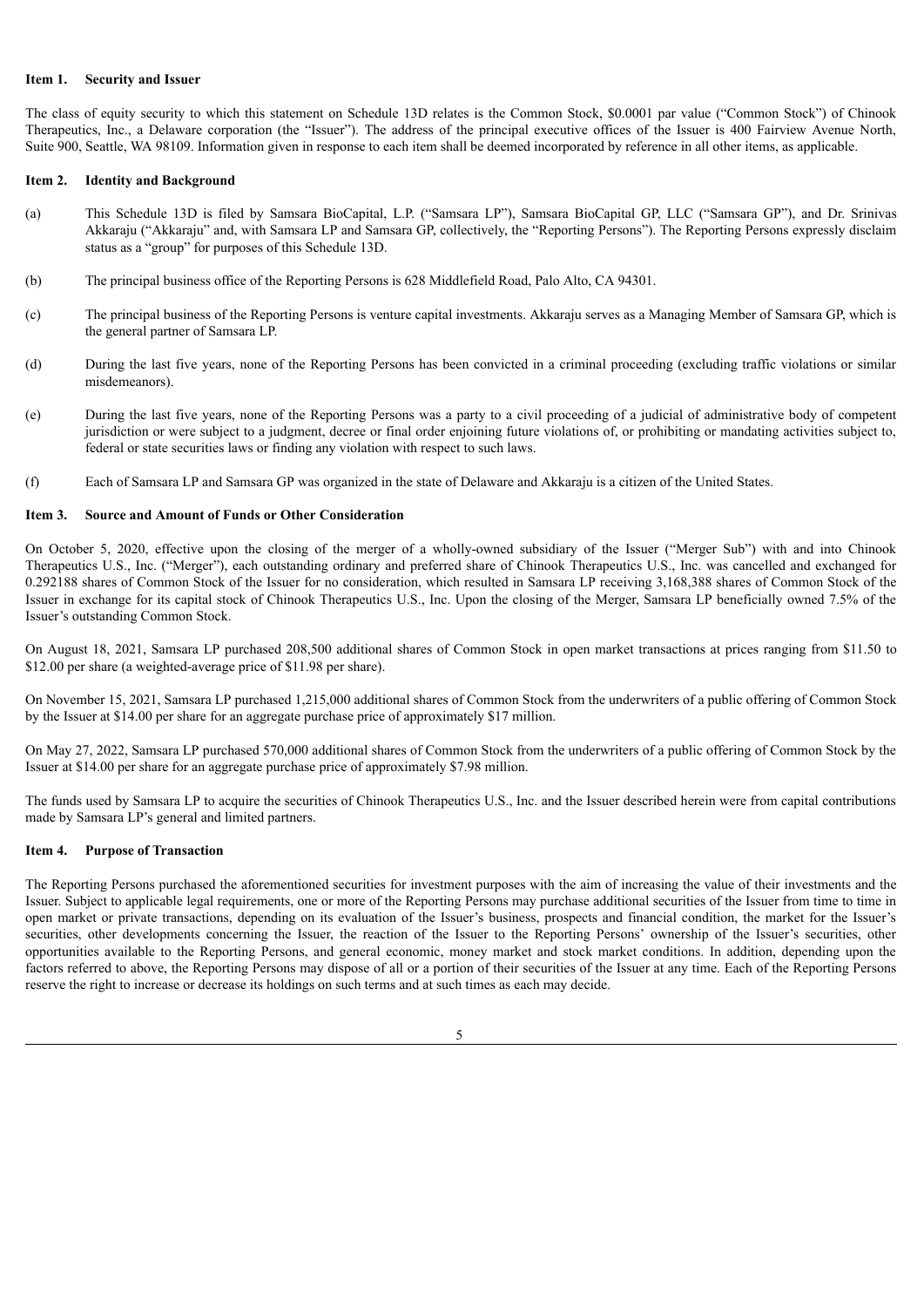Except as set forth in this Item 4 and Item 6 below, none of the Reporting Persons have a present plan or proposal that relates to or would result in any of the actions specified in clauses (a) through (j) of Item 4 of Schedule 13D of the Act. However, each of the Reporting Persons reserves the right to propose or participate in future transactions which may result in one or more of such actions, including but not limited to, an extraordinary corporate transaction, such as a merger, reorganization or liquidation, sale of a material amount of assets of the Issuer or its subsidiaries, or other transactions which might have the effect of causing the Common Stock to become eligible for termination of registration under Section  $12(g)$  of the Securities Exchange Act of 1934 (the "Act"). The Reporting Persons also retain the right to change their investment intent at any time, to acquire additional shares of Common Stock or other securities of the Issuer from time to time, or to sell or otherwise dispose of all or part of the Common Stock beneficially owned by them (or any shares of Common Stock into which such securities are converted) in any manner permitted by law. The Reporting Persons may engage from time to time in ordinary course transactions with financial institutions with respect to the securities described herein.

Akkaraju, a Managing Member of Samsara GP, is a member of the board of directors of the Issuer. As a director of the Issuer, Akkaraju may have influence over the corporate activities of the Issuer, including activities which may relate to the transactions described in clauses (a) through (j) of Item 4 of Schedule 13D.

## **Item 5. Interest in Securities of the Issuer**

 $(a)$  – (b). The following information with respect to the ownership of the Common Stock of the Issuer by the persons filing this statement on Schedule 13D is provided as of June 1, 2022:

|                          | <b>Shares</b>   |                    | <b>Shared</b> | Sole               | Shared             |                   |                |
|--------------------------|-----------------|--------------------|---------------|--------------------|--------------------|-------------------|----------------|
|                          | Held            | <b>Sole Voting</b> | Voting        | <b>Dispositive</b> | <b>Dispositive</b> | <b>Beneficial</b> | Percentage     |
| <b>Reporting Persons</b> | <b>Directly</b> | Power              | Power(1)      | Power              | Power (1)          | Ownership         | of Class $(2)$ |
| Samsara LP (1)           | 5,161,888       |                    | 5,161,888     |                    | 5.161.888          | 5,161,888         | 8.4%           |
| Samsara GP $(1)$         |                 |                    | 5.161.888     |                    | 5.161.888          | 5,161,888         | $8.4\%$        |
| Akkaraju (1)             | 19,669          | 19,669             | 5,161,888     | 19,669             | 5,161,888          | 5,181,557         | 8.4%           |

(1) Includes 5,161,888 shares of Common Stock held by Samsara LP. Akkaraju, as a Managing Member of Samsara GP, shares voting and investment authority over the shares held by Samsara LP. Shares beneficially owned by Akkaraju also include 19,669 shares issuable within 60 days of the date of the filing of this schedule upon the exercise of stock options.

- (2) This calculation is based on 61,545,185 shares of Common Stock outstanding as of May 27, 2022, as reported in the Issuer's final prospectus supplement dated May 24, 2022, filed on May 25, 2022 with the SEC.
- (c) Except as set forth herein, none of the Reporting Persons has effected any transactions in shares of the Issuer's Common Stock during the last 60 days.
- (d) No other person is known to have the right to receive or the power to direct the receipt of dividends from, or any proceeds from the sale of, the shares of Common Stock beneficially owned by any of the Reporting Persons.

(e) Not applicable.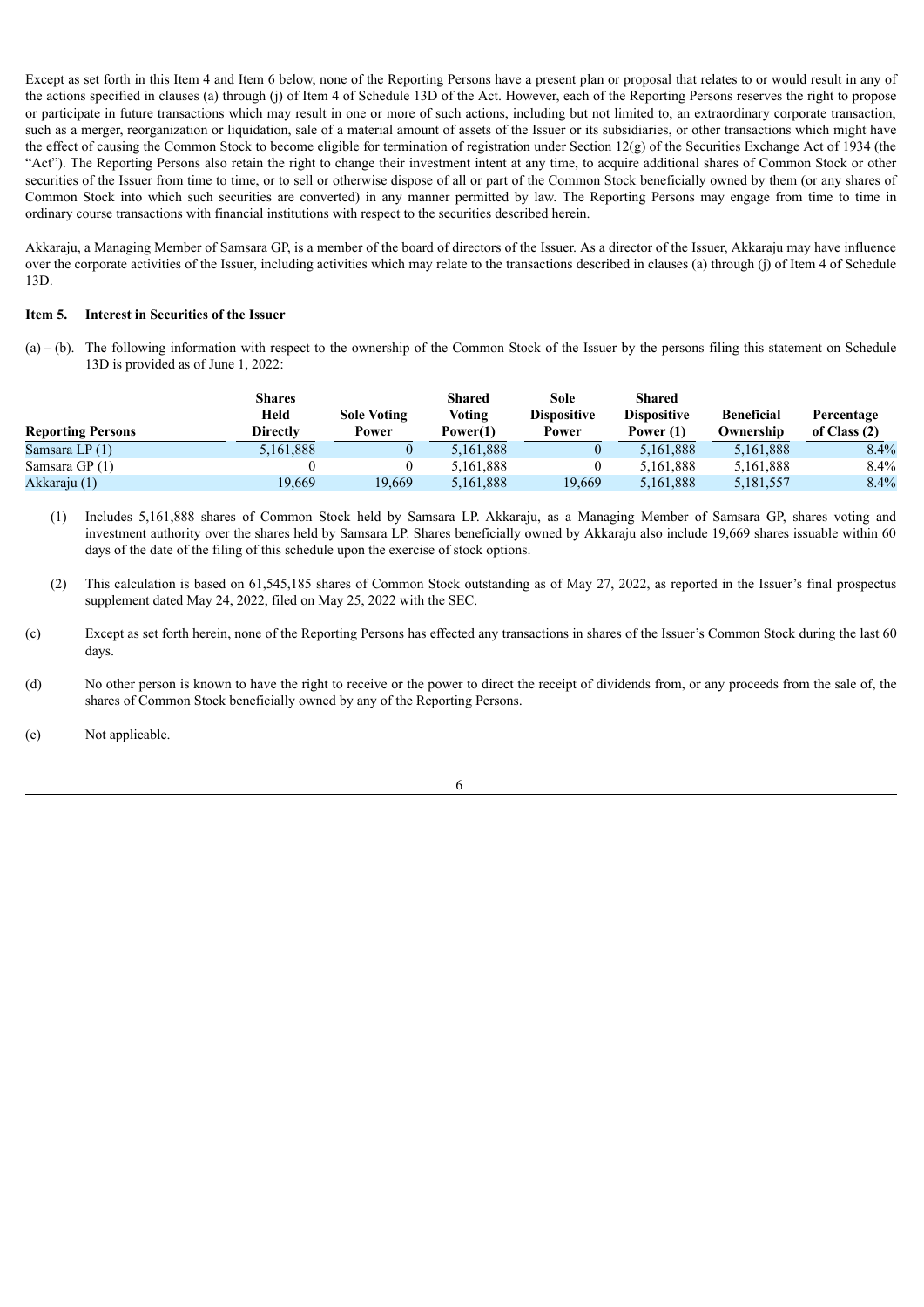#### **Item 6. Contracts, Arrangements, Understandings or Relationships with Respect to Securities of the Issuer**

On June 1, 2020, Aduro Biotech, Inc. and Chinook Therapeutics U.S., Inc., entered into an Agreement and Plan of Merger and Reorganization, dated as of June 1, 2020, as amended by the First Amendment to Agreement and Plan of Merger and Reorganization, dated as of August 17, 2020 (the "Merger Agreement" and such transaction, the "Merger"). At the effective time of the Merger, each ordinary share and preferred share of Chinook Therapeutics U.S., Inc. were converted into the right to receive 0.292188 shares of Common Stock of the Issuer, subject to adjustment pursuant to the Merger Agreement. In connection with the Merger, each outstanding and unexercised option to purchase ordinary shares of Chinook Therapeutics U.S., Inc. was assumed by the Issuer and was converted into an option to purchase shares of the Issuer's Common Stock at the applicable exchange ratio. The terms and provisions of the Merger Agreement are described more fully in the Issuer's current reports on Form 8-K filed with the Securities and Exchange Commission (the "Commission") on June 2, 2020, August 18, 2020, and October 7, 2020, and the above summary is qualified by reference to such description and the full text of the Agreement and Plan of Merger and Reorganization and the First Amendment to the Agreement and Plan of Merger and Reorganization, which are filed as Exhibit B and Exhibit C to this Statement, respectively and are incorporated herein by reference.

Akkaraju, who is a Managing Member of Samsara GP, is also a member of the board of directors of the Issuer. In his capacity as a member of the board of directors of the Issuer, Akkaraju may be entitled to receive stock options or other equity awards pursuant to the Company's 2019 Equity Incentive Plan, attached hereto as Exhibit D. As of the date of the filing of this schedule, Akkaraju holds stock options to purchase an aggregate of 29,470 shares of Common Stock at exercise prices ranging from \$14.77 to \$16.81 per share. Such options are exercisable within 60 days of the date of filing this schedule with respect to an aggregate of 19,669 shares and, accordingly 19,669 shares underlying such options are considered to be beneficially owned by Akkaraju.

## **Item 7. Material to be Filed as Exhibits**

- A. Joint Filing Agreement as required by Rule 13d-1(k)(1) under the Securities Exchange Act of 1934, as amended.
- B. Agreement and Plan of Merger and Reorganization, dated as of June 1, 2020 (filed as Exhibit 2.1 to the Issuer's current report on Form 8-K as filed with the Commission on June 2, 2020 (SEC File No. 001-37345) and incorporated herein by reference).
- C. First Amendment to Agreement and Plan of Merger and Reorganization, dated August 17, 2020 (filed as Exhibit 2.1 to the Issuer's current report on Form 8-K as filed with the Commission on August 18, 2020 (SEC File No. 001-37345) and incorporated herein by reference).
- D. 2019 Equity Incentive Plan and corresponding form of award agreements thereto (filed as Exhibit 99.1 to the Company Registration Statement on Form S-8 as filed with the Commission on October 6, 2020 (SEC File No. 333-249351) and incorporated herein by reference).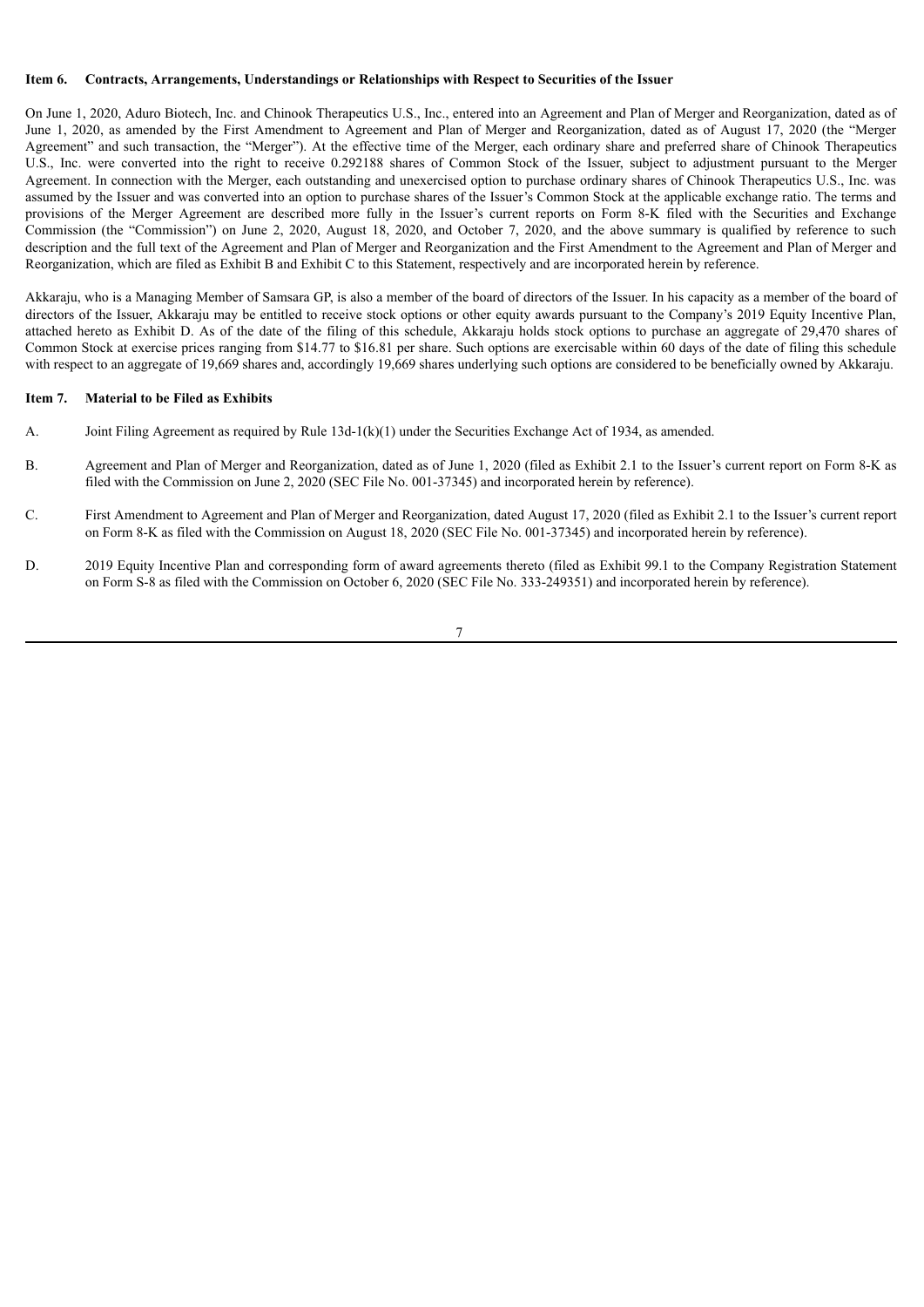## **Signature**

After reasonable inquiry and to the best of my knowledge and belief, I certify that the information set forth in this statement is true, complete and correct.

Dated: June 1, 2022

## **Samsara BioCapital, L.P.**

By: Samsara BioCapital GP, LLC

its General Partner

By: /s/ Srinivas Akkaraju Name: Srinivas Akkaraju Title: Managing Member

# **Samsara BioCapital GP, LLC**

By: /s/ Srinivas Akkaraju Name: Srinivas Akkaraju Title: Managing Member

/s/ Srinivas Akkaraju

Srinivas Akkaraju

## **ATTENTION**

**Intentional misstatements or omissions of fact constitute Federal Criminal Violations (See 18 U.S.C. 1001).**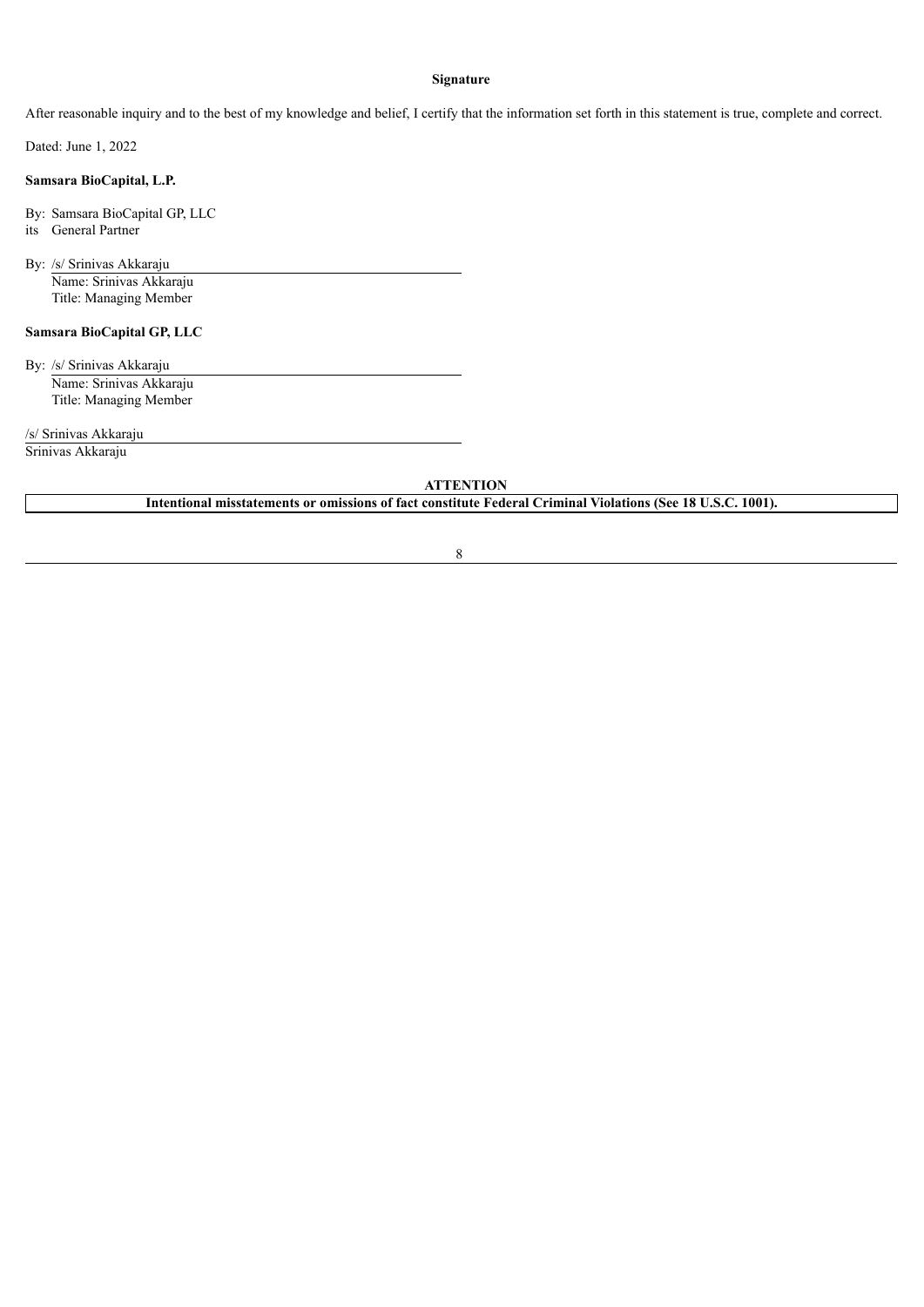Exhibit(s):

A - Joint Filing Agreement